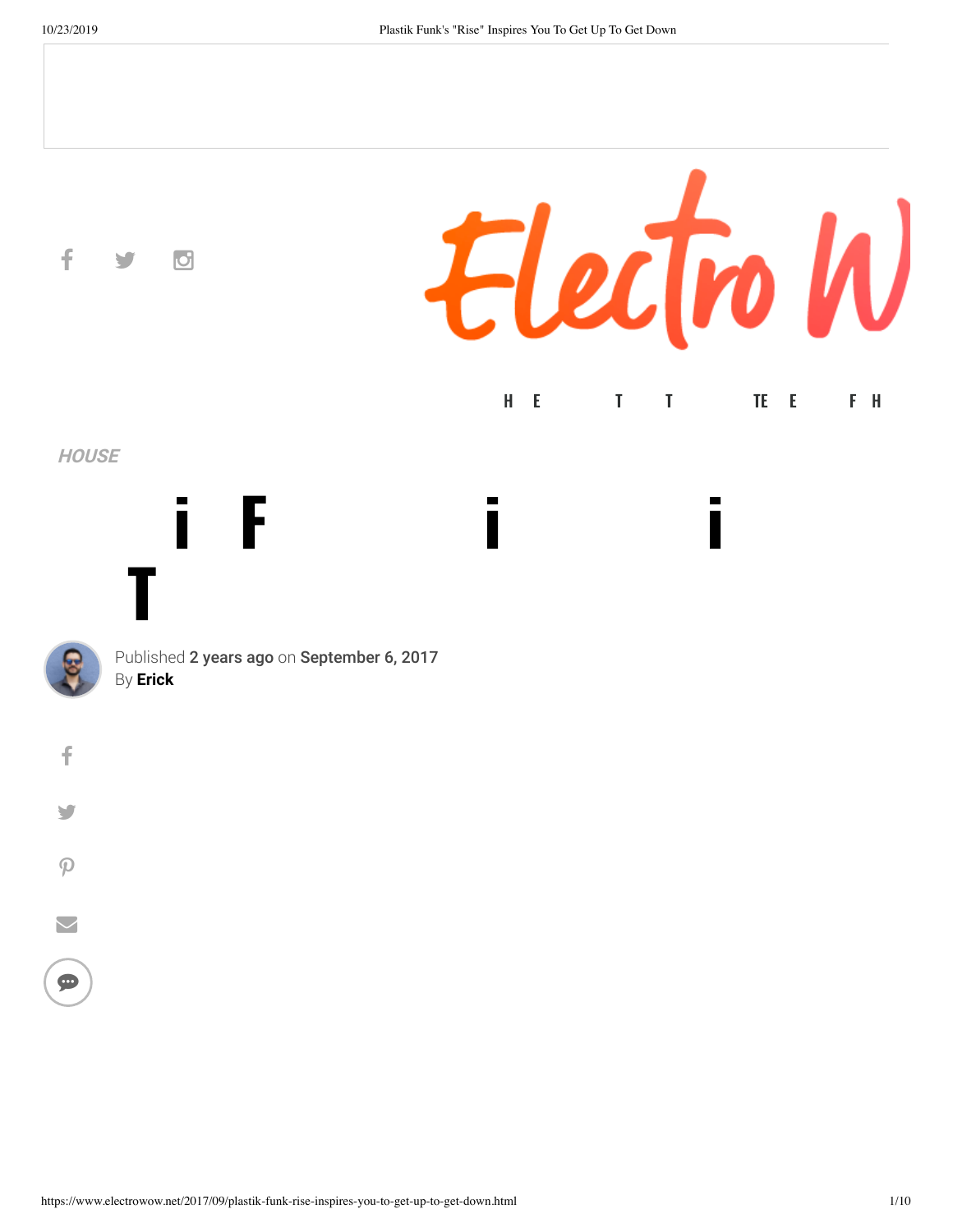

The millennial generation of music fans live by the "work hard, play hard While they may enjoy hedonistic indulgences on late weekend nights grinding equally as hard during the 9-to-5 and beyond. Plastik Funk's r "Rise" is the hustler and the weekend warrior inside all of us. With Plasti signature deep, groovy bassline complemented by a disco-influenced and motivational-yet-playful lyrics, "Rise" is equally inspiring and danceal someone whose calling is to produce music that is both emotionally and dancefloor-friendly, Plastik Funk knocked it out of the park with t Fans who have caught Plastik Funk live may recognize this catchy tun Plastik Funk of his newest masterpiece, "It all started with a bootleg u vocal of "Rise" a while ago to rock it in my sets. People just went crazy played it so I decided to do it official…With the signing on Armada it got r can't wait to finally release this club and festival bomb!"



Plastik Funk